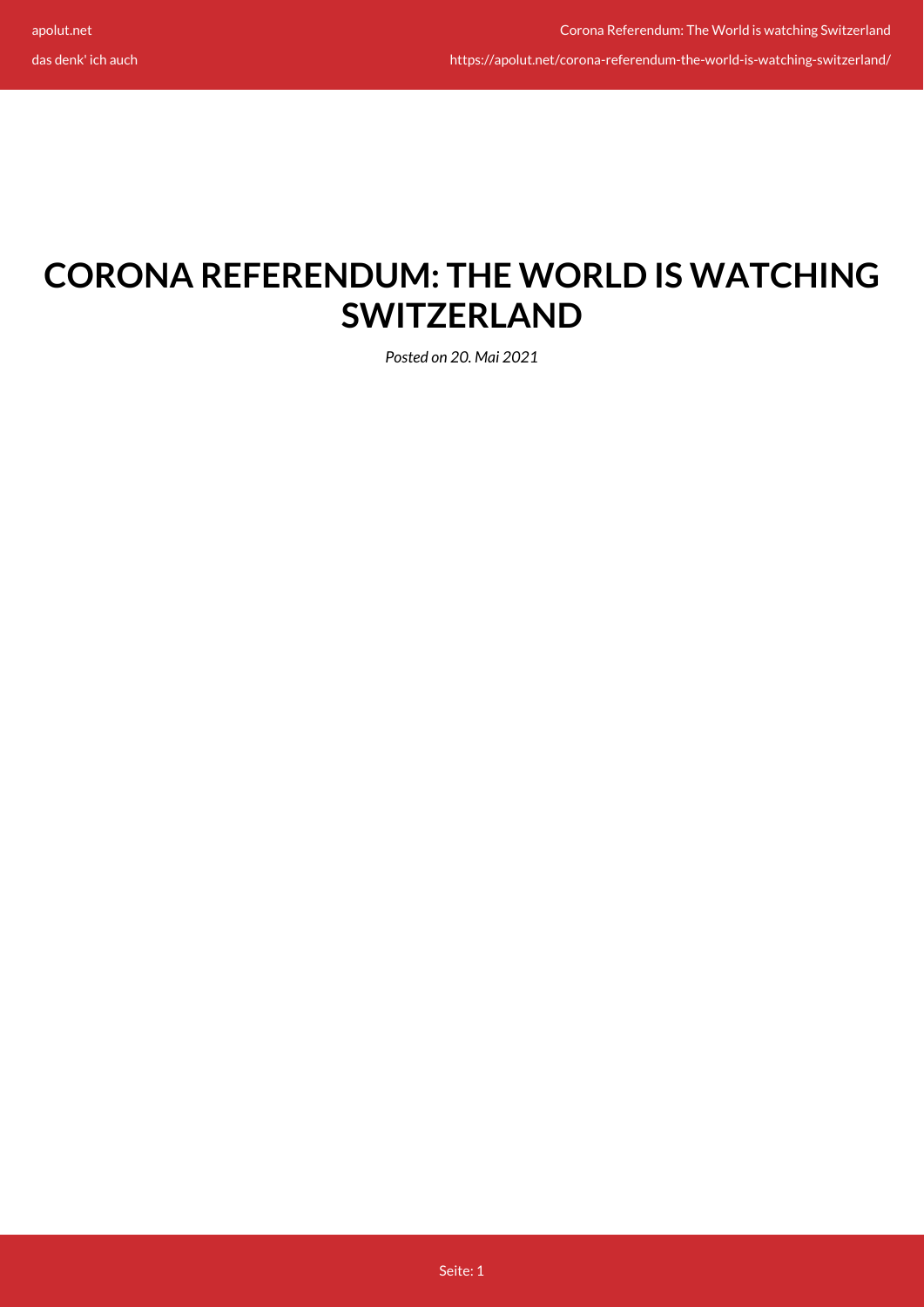## *A commentary by Milosz Matuschek.*

Switzerland is the only country in the world where the sovereign can vote on policies. Will a helvetian conflagration of freedom succeed?

The Corona narrative is just going off the rails: no bad mutants, falling incidences despite scaremongering, no overloading of intensive care units (#DiviGate), and misleading taskforce experts whose models turned out to be strongly speculative forecasts. For more than a year, Switzerland has also had a technocratic emergency regime in the form of the Covid law, however, the Swiss can bring an end to it now. On June 13, they are called by the "Friends of the Constitution" to a referendum regarding the Covid law.

*Now every Swiss citizen can send a signal: further foreign determination or rather self-assertion of the sovereign?*

No voting proposal is ever perfect, but this vote is less about details than about how to find a solution to the crisis in the future. It is ultimately a choice between a technocratic guardian state based on the Platonic model through the back door or a genuine deliberative, decentralized popular sovereignty, which the electorate now faces. The political sphere is divided between these two concepts. A split into those who supposedly always know what is to be done and dictate it from above. And those who have well-founded doubts about the guidelines imposed by the former and would like to see a process of negotiating the best solutions, only to be vilified for doing so.

Sovereign is whoever decides on the state of exception, Carl Schmitt once noted. And no matter what one may think of Schmitt, he is right on this point. But that is the end of the story. In a situation of an imposed state of emergency, there can be no sovereignty for citizens. There is a cheesecloth over the sovereign, which de facto prevents him from real participation. It is a central part of democracy that a minority can become a majority in a bloodless way. This means that they must be able to articulate themselves practically without obstacles; they must be able to speak out; they must be able to assemble. To submit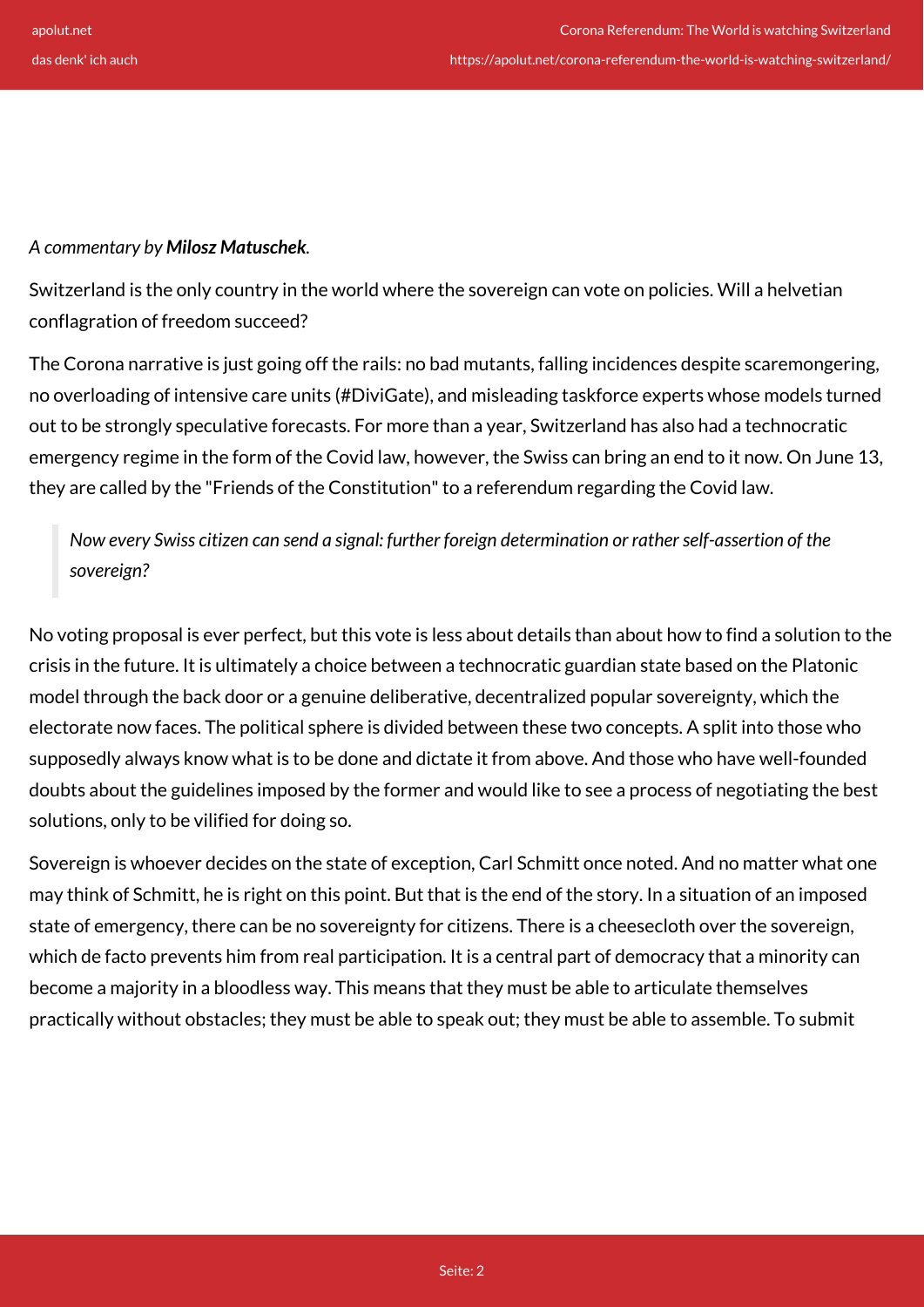their petitions without interference.

Initiatives such as the youth movement "Mass-voll", which also receive a great deal of media attention in neighboring countries, have repeatedly been hindered in this regard. We recommend the interview by Gunnar Kaiser with Nicolas A. Rimoldi (4), the co-president of "Mass-voll", which is linked in the article. Curiously enough, those who defend the value of democracy in Switzerland have to fight against all kinds of headwinds. On the other hand, anyone who stirs up panic in a taskforcing manner and then remains in the dark gets the red carpet rolled out and the journalists bow with a neat curtsy to the very latest wisdom in the press conferences.

The tenor of popular inquiries often is: Why aren't the stricter measures implemented immediately? Why don't we do more? In the corona discourse, a squad of technocrats has taken over and found its claqueurs. The Swiss are in the hands of professional escalation agents. It's time for the sovereign to pull the plug.

For the rest of the world, the Swiss have a privilege that is normal for them: Namely, that the citizen is the boss and can directly force decisions. The vote on the Covid 19 law is particularly fateful. It is a vote on whether to continue to be under technocratic guardianship or to take one's fate into one's own hands. This vote is thus also a profession of faith in the power of democracy. It will recalibrate the coordinates between citizens and politics, whatever the outcome. Certainly, some people feel quite comfortable in a hygienically sterile spectator democracy with an authoritarian coating right now.

The health dictatorship is there when the sovereign allows himself to be persuaded that he is first and foremost a patient.

The story of the Swiss Covid law can be viewed by following this link: [https://www.youtube.com/watch?v=SeNFsUVVNcc&feature=emb\\_title](https://www.youtube.com/watch?v=SeNFsUVVNcc&feature=emb_title)

## **Sources:**

- 1. <https://covidgesetz-nein.ch>
- 2. <https://verfassungsfreunde.ch/de>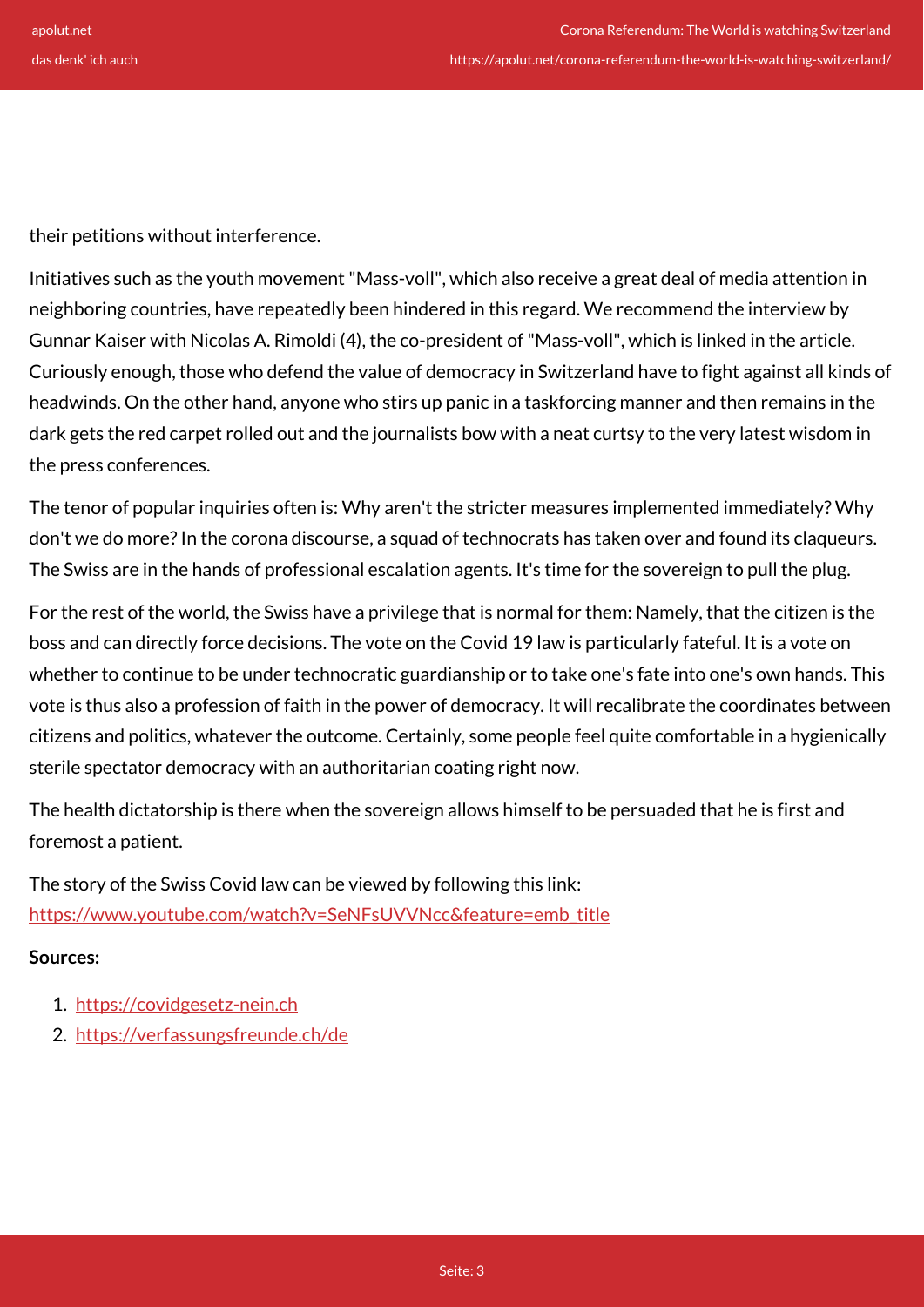## 3. <https://www.youtube.com/watch?v=EOn4kJMPXLs>

*+++*

*Thanks to the author for the right to publish the article.*

*+++*

*This article first appeared as a column in the satirical magazine [Nebelspalter](https://www.nebelspalter.ch/es-liegt-in-der-hand-der-schweizer,-das-corona-regime-zu-sprengen) on May 17, 2021, and on the blog [Freischwebende Intelligenz](https://miloszmatuschek.substack.com/p/corona-volkabstimmung-die-welt-schaut?token=eyJ1c2VyX2lkIjoxNjgzMDc3MywicG9zdF9pZCI6MzY1NjIxMjAsIl8iOiJ5V1lMRSIsImlhdCI6MTYyMTQ5OTY5MCwiZXhwIjoxNjIxNTAzMjkwLCJpc3MiOiJwdWItOTU1NDEiLCJzdWIiOiJwb3N0LXJlYWN0aW9uIn0.YUyAesb-zfANoP5SdUX8_PXpqpnbeM9CTcNRTDwM0sA) on May 18, 2021.*

*+++*

*Image source: [OlegRi](https://www.shutterstock.com/de/g/Oleg+Petuhov) / shutterstock*

*+++*

*KenFM strives to present a broad spectrum of opinions. Opinion articles and guest posts need not reflect the views of the editorial team.*

*+++*

*KenFM now available as a free app for Android and iOS devices! You can get to the Apple and Google stores via our homepage. Here is the link:<https://kenfm.de/kenfm-app/>*

*+++*

*Subscribe to the KenFM newsletter now: <https://kenfm.de/newsletter/>*

*+++*

*You like our program? Information on other ways to support us here: <https://kenfm.de/support/kenfm-unterstuetzen/>*

*+++*

*Now you can also support us with Bitcoins.*